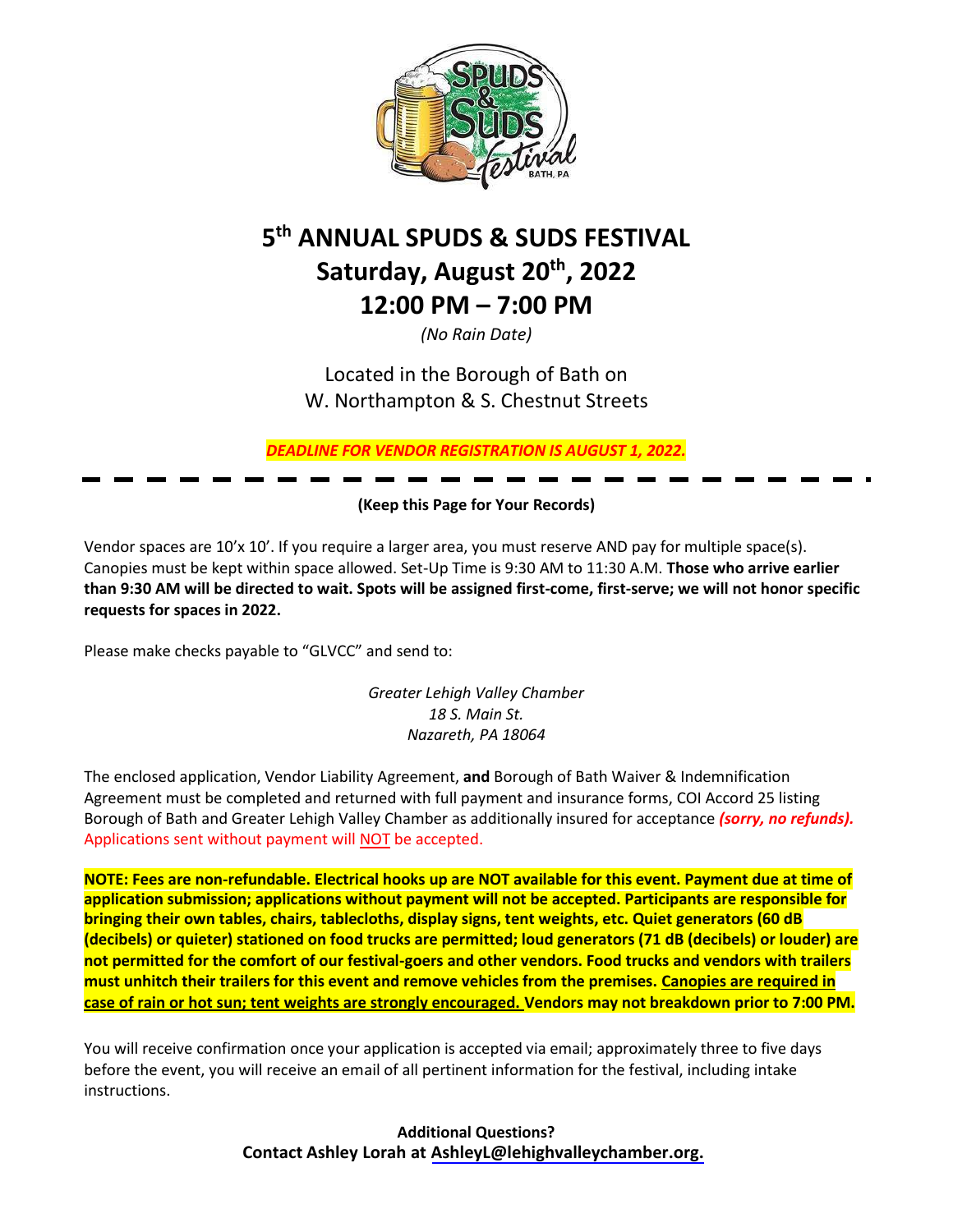

### *Artisan, Business, Craft, & Nonprofit Vendors - Spuds & Suds Festival Registration Checklist:*

- **Chamber Vendor Application**  See page 4 and fill out.
- **Vendor Registration Fee**  Cash, check made out to GLVCC, or credit card listed on designated space on page 4.
- **Chamber Liability Form**  See page 5. Form must be signed, dated, and have name printed.
- **Borough of Bath's Waiver & Indemnification Agreement**  See pages 6-7. Form must be signed, dated, and have name printed.
- **Borough of Bath's Transient Retail Business License**  See page 8 and fill out. \$25 fee included in vendor fee.

Thank you for your cooperation. Without these forms we cannot accept you into the Festival. Applications sent without payment for the Borough's fee and without a credit card listed will NOT be accepted. envelope to: Please email these items to Ashley Lorah at [AshleyL@lehighvalleychamber.org](mailto:LaurenB@lehighvalleychamber.org) or send them in a sealed

Greater Lehigh Valley Chamber Attn: 2022 Spuds & Suds 18 S. Main St. Nazareth, PA 18064

If you have questions regarding the Borough of Bath Vendor's Insurance and Indemnification Agreement, please contact the Borough of Bath's Office Secretary: Tanya Lamparter at 610-837-6525.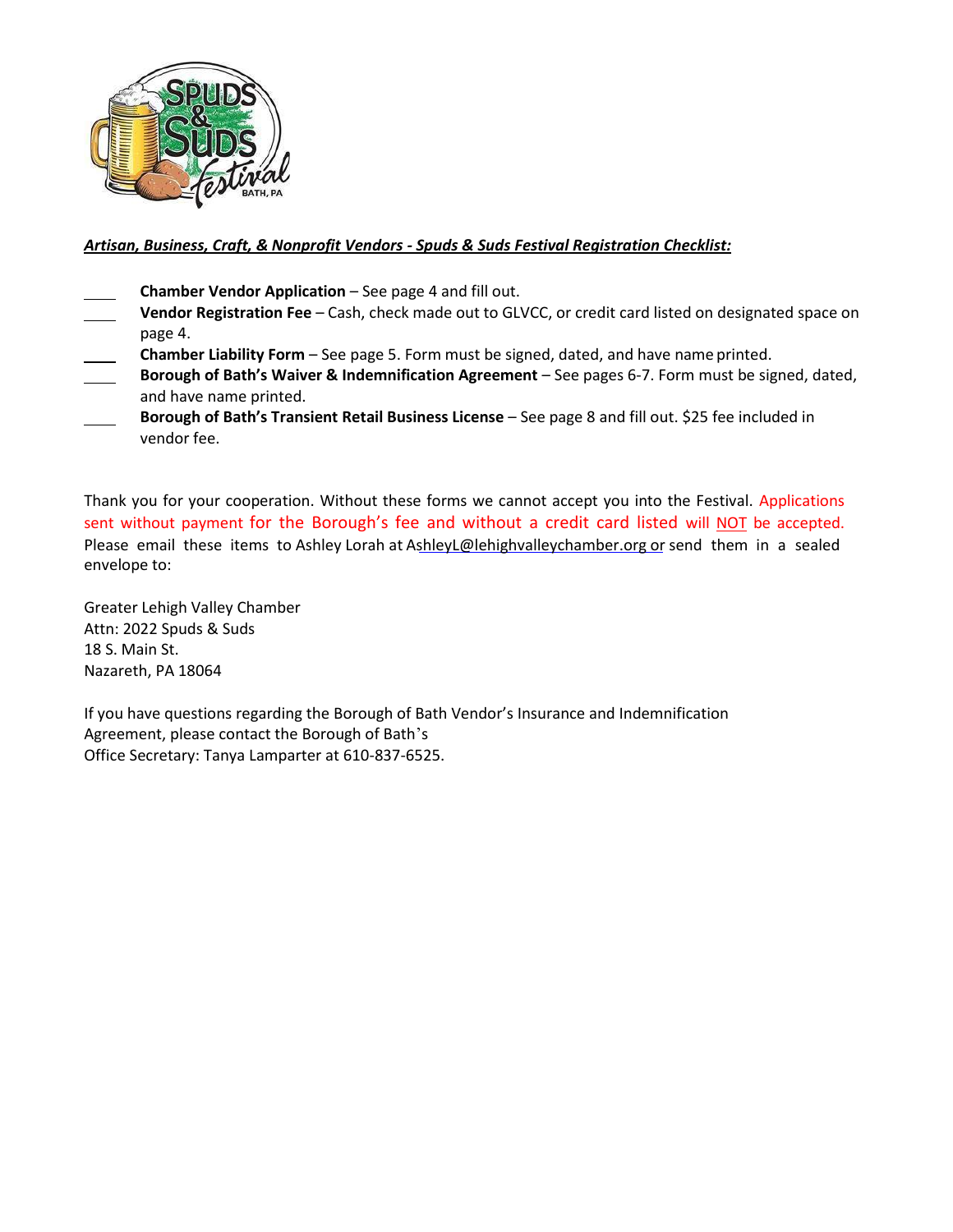

### *Alcohol & Food Vendors - Spuds & Suds Festival Registration Checklist:*

- **Chamber Vendor Application** See page 4 and fill out.
- **Chamber Liability Form**  See page 5. Form must be signed, dated, and have name printed.
- **Borough of Bath's Waiver and Indemnification Agreement**  See pages 6-7.
- **Borough of Bath's Transient Retail Business License**  See page 8 and fill out.
- \_\_\_\_ **Borough of Bath's Transient Retail Business License Fee**  Include check made out to "GLVCC" or credit card information with application. Alcohol Vendors (\$35.00) & Food Vendors (\$25.00)
- **COI Acord 25 / Proof of Insurance Form –** Listing "The Greater Lehigh Valley Chamber of Commerce, and its officials, directors, employees and agents and the Borough of Bath, its councilpersons, officers, agents, appointees, independent contractors, and assignees; including but not limited to borough engineers, solicitors, employees, inspectors, code and zoning enforcement officers" as additionally insured.

*In place of an upfront vendor fee, all alcohol and food vendors will need to list a credit card on the designated space on page 4 of the vendor application.* Your credit card will not be charged unless you cancel less than 48 hours prior to the event in which case a \$100 penalty will be charged to the card listed on the application.

Your vendor fee is 10% of your total sales from the festival. It will be collected after the event concludes on August 20th, 2022 by a staff member or event volunteer. *This does NOT include the fee for the Borough of Bath's Transient Retail Business License. You will need to pay your required amount for this license when submitting your application. Please mark "X" with how you are paying for this fee.*

\_\_\_\_\_\_\_\_**CASH** \_\_\_\_\_\_\_\_**CHECK MADE OUT TO "GLVCC"** \_\_\_\_\_\_\_\_**CHARGE MY CREDIT CARD ON PAGE 4**

### **FOOD VENDORS ONLY:**

**Menu Items** – The theme is potatoes and beer. If you are a food vendor, you are required to feature at least one creative potato dish. Please describe your product in ten words orless:

**\_\_\_\_\_\_\_\_\_\_\_\_\_\_\_\_\_\_\_\_\_\_\_\_\_\_\_\_\_\_\_\_\_\_\_\_\_\_\_\_\_\_\_\_\_\_\_\_\_\_\_\_\_\_\_\_\_\_\_\_\_\_\_\_\_\_\_\_\_\_\_\_\_\_\_\_\_\_\_\_\_\_\_\_\_\_\_\_\_\_ \_\_\_\_\_\_\_\_\_\_\_\_\_\_\_\_\_\_\_\_\_\_\_\_\_\_\_\_\_\_\_\_\_\_\_\_\_\_\_\_\_\_\_\_\_\_\_\_\_\_\_\_\_\_\_\_\_\_\_\_\_\_\_\_\_\_\_\_\_\_\_\_\_\_\_\_\_\_\_\_\_\_\_\_\_\_\_\_\_\_**

Thank you for your cooperation. Without these forms we cannot accept you into the Festival. Applications sent without payment for the Borough's fee and without a credit card listed will NOT be accepted. Please email all required items to Ashley Lorah at As[hleyL@lehighvalleychamber.org](mailto:LaurenB@lehighvalleychamber.org) or send them in a sealed envelope to:

Greater Lehigh Valley Chamber Attn: 2022 Spuds & Suds 18 S. Main St. Nazareth, PA 18064

If you have questions regarding the Borough of Bath Vendor's Insurance and Indemnification Agreement, please contact the Borough of Bath's Office Secretary: Tanya Lamparter at 610-837-6525.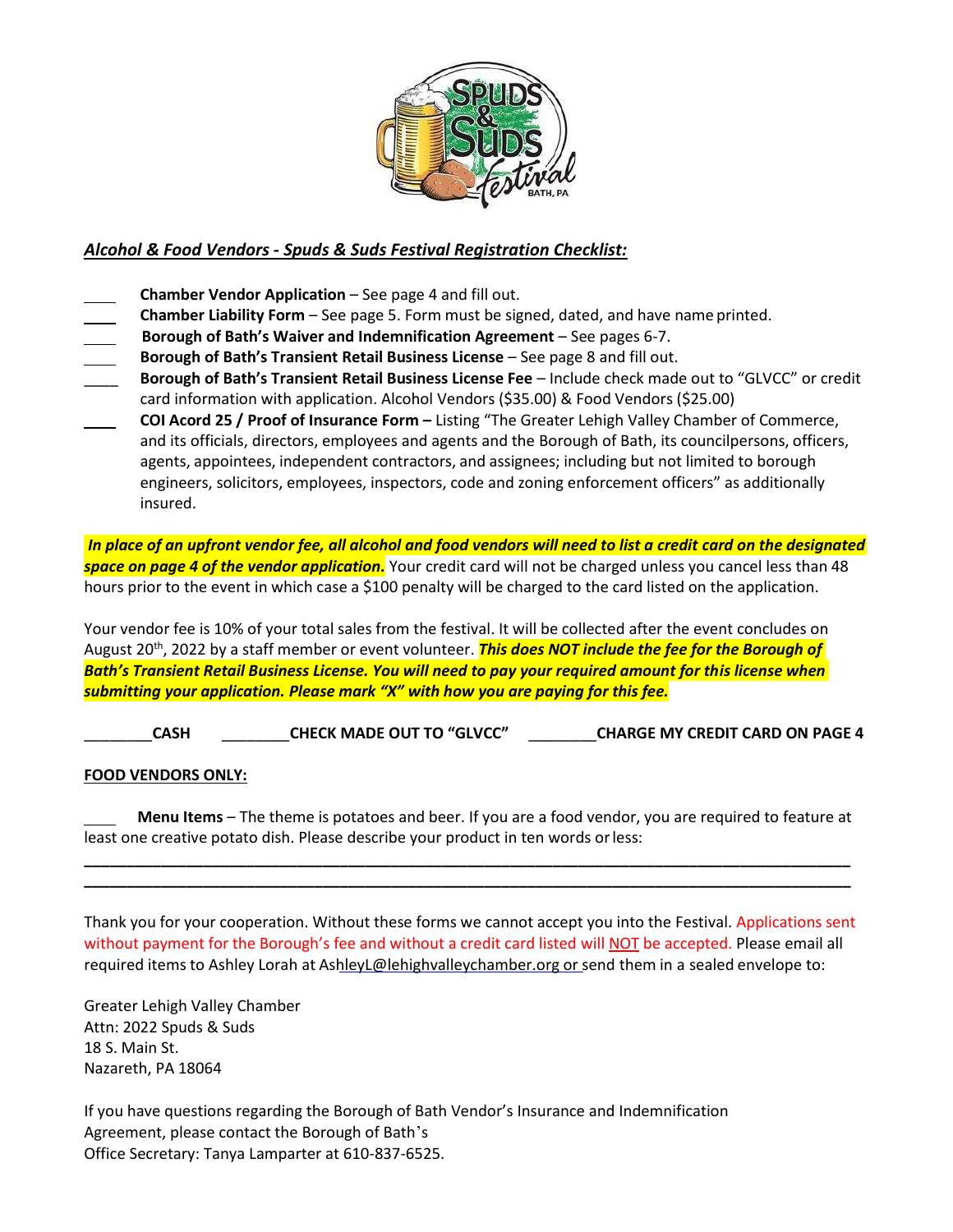### **5 th Annual Spuds & Suds Festival Application (August 20, 2022)**

(Complete and return **front and back** of this form with your payment) *DEADLINE FOR VENDOR REGISTRATION IS AUGUST 1, 2022.*

### **Please which type of space and number of spaces needed below:**

*Your vendor fee includes the \$25.00 charge for the Borough of Bath's Transient Retail Business License.*

\_\_\_\_\_ **Artist/Craft Vendor \$50.00 per 10' x 10' space \_\_\_\_\_ Business/Informational Vendor \$75.00 per 10' x 10' space \_\_\_\_\_ Nonprofit Vendor \$30.00 per 10' x 10' space** 

### **Alcohol & Food Vendors:**

*When you turn in your application, you will need to pay the fee for the Borough of Bath's Transient Retail Business License (Alcohol Vendors - \$35.00; Food Vendors - \$25.00).*

**\_\_\_\_\_ Alcohol Vendor 10% of sales per 10' x 10' space \_\_\_\_\_ Food Vendor 10% of sales per 10' x 10' space or food truck/trailer**

*All food handlers must have a temporary hand-washing set-up and appropriate food storage (i.e. ice, coolers, etc.). All food handlers must wear disposable gloves.* 

**NOTE: Fees are non-refundable. Electrical hooks up are NOT available for this event. Payment due at time of application submission; applications without payment will not be accepted. Participants are responsible for bringing their own tables, chairs, tablecloths, display signs, tent weights, etc. Quiet generators (60 dB (decibels) or quieter) stationed on food trucks are permitted; loud generators (71 dB (decibels) or louder) are not permitted for the comfort of our festival-goers and other vendors. Food trucks and vendors with trailers must unhitch their trailers for this event and remove vehicles from the premises. Canopies are required in case of rain or hot sun; tent weights are strongly encouraged. Vendors may not begin set up until entering through intake at/or after 9:30 AM and must be setup by 11:30 AM. Vendors may not breakdown prior to 7:00 PM. We will not honor specific spot requests in 2022.**

| See my enclosed check. (Make check payable to GLVCC) for \$_____________(Amount).<br>$\Box$ |                                                                                                                                                                                                                               |                                                                                                                                                                                                                                                                                                                                 |  |
|---------------------------------------------------------------------------------------------|-------------------------------------------------------------------------------------------------------------------------------------------------------------------------------------------------------------------------------|---------------------------------------------------------------------------------------------------------------------------------------------------------------------------------------------------------------------------------------------------------------------------------------------------------------------------------|--|
| $\Box$                                                                                      |                                                                                                                                                                                                                               | I Prefer to pay with Credit Card. Please charge for \$_____________(Amount).                                                                                                                                                                                                                                                    |  |
|                                                                                             |                                                                                                                                                                                                                               |                                                                                                                                                                                                                                                                                                                                 |  |
|                                                                                             |                                                                                                                                                                                                                               |                                                                                                                                                                                                                                                                                                                                 |  |
|                                                                                             |                                                                                                                                                                                                                               |                                                                                                                                                                                                                                                                                                                                 |  |
|                                                                                             |                                                                                                                                                                                                                               | Business Name: 1990 and 200 and 200 and 200 and 200 and 200 and 200 and 200 and 200 and 200 and 200 and 200 and 200 and 200 and 200 and 200 and 200 and 200 and 200 and 200 and 200 and 200 and 200 and 200 and 200 and 200 an                                                                                                  |  |
|                                                                                             |                                                                                                                                                                                                                               |                                                                                                                                                                                                                                                                                                                                 |  |
|                                                                                             |                                                                                                                                                                                                                               |                                                                                                                                                                                                                                                                                                                                 |  |
|                                                                                             |                                                                                                                                                                                                                               |                                                                                                                                                                                                                                                                                                                                 |  |
| merchandise are not placed next to each other: (Business exclusivity):                      |                                                                                                                                                                                                                               | Brief Description of what you will be displaying or selling so we can be sure that vendors selling similar                                                                                                                                                                                                                      |  |
|                                                                                             | the control of the control of the control of the control of the control of the control of the control of the control of the control of the control of the control of the control of the control of the control of the control | the control of the control of the control of the control of the control of the control of the control of the control of the control of the control of the control of the control of the control of the control of the control<br>Food Trucks only: Truck or Trailer size?<br><b>Exam Proof Serving Window on Left or Right?</b> |  |
|                                                                                             |                                                                                                                                                                                                                               | The Spuds & Suds Committee reserves the right to limit vendors of like merchandise and reserves the right to                                                                                                                                                                                                                    |  |
|                                                                                             |                                                                                                                                                                                                                               | remove objectionable merchandise. Participant Signature below acknowledges and agrees to all above                                                                                                                                                                                                                              |  |
|                                                                                             |                                                                                                                                                                                                                               | information in <b>YELLOW.</b> Applications must be signed.                                                                                                                                                                                                                                                                      |  |
|                                                                                             |                                                                                                                                                                                                                               |                                                                                                                                                                                                                                                                                                                                 |  |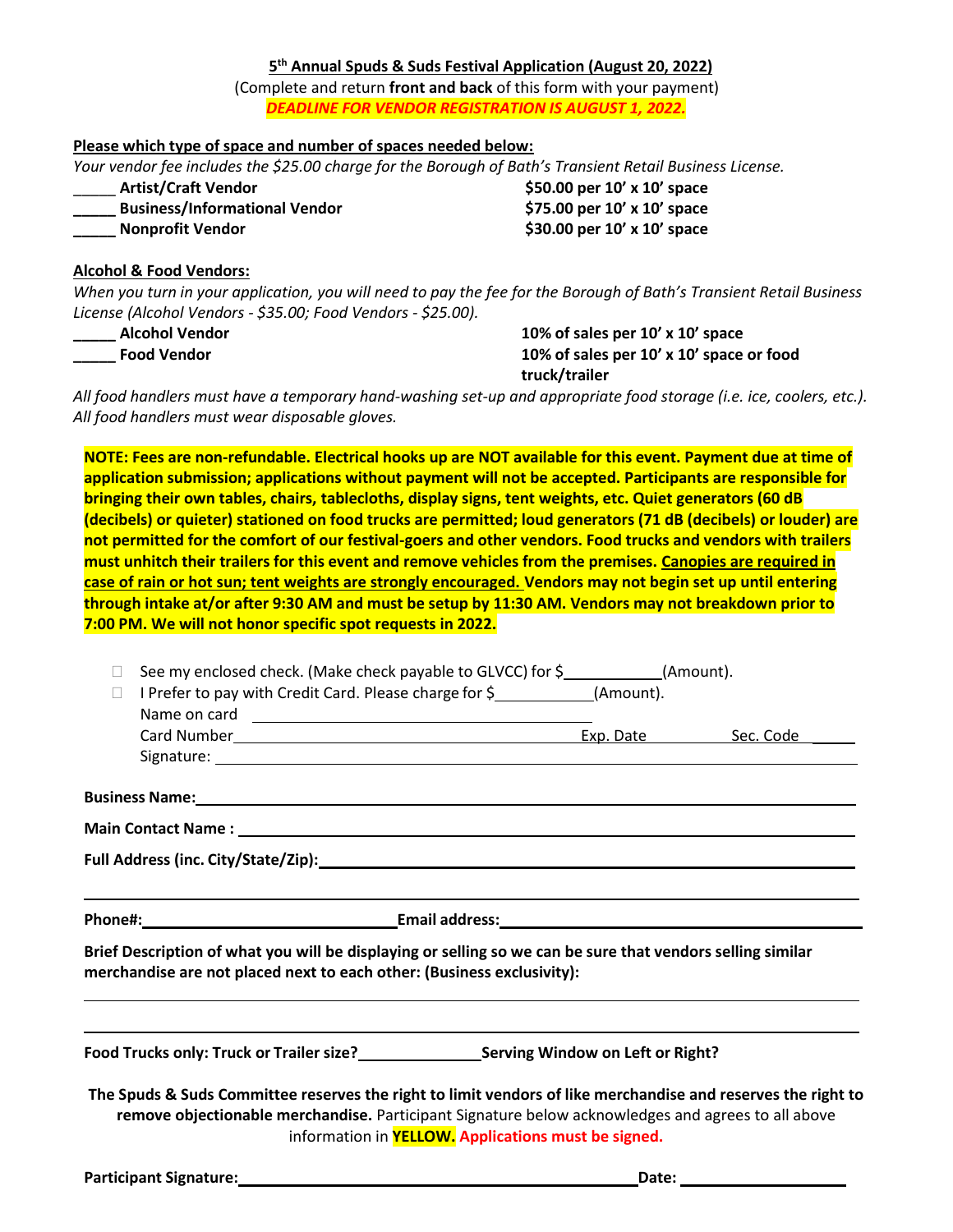

### **Vendor Liability Agreement**

### **Must be submitted with your vendor application!**

I wish to participate as a vendor or associate in the 2022 Spuds & Suds Festival*.* I agree to accept all liability and responsibility for any personal injury, property damage, loss, theft or any other harm suffered by myself or others arising from or otherwise incident to my participation in the Event.

*(the Vendor)* shall indemnify and hold The Greater Lehigh Valley Chamber of Commerce, and its officials, directors, employees and agents and the Borough of Bath, its councilpersons, officers, agents, appointees, independent contractors, and assignees; including but not limited to borough engineers, solicitors, employees, inspectors, code and zoning enforcement officers, harmless against all suits, claims demands and losses including costs, expenses and attorney's fees incurred as a result of any act or omission, neglect or misconduct of the Vendor during the Event.

- If you have liability insurance check here ( )
- If so, provide certificate of insurance naming the Greater Lehigh Valley Chamber of Commerce as additionally insured.
- What is the amount of your liability insurance? \_\_\_\_\_\_\_\_\_\_\_\_\_\_\_(minimum \$500,000)

By signing this Agreement, the Vendor/Participant hereby requests the Greater Lehigh Valley Chamber of Commerce to reserve vendor space at the Event and affirms it has read, understands, and agrees to all terms and provisions of this Agreement.

Signed:

Date: https://www.facebook.com/

Print Name: Latin Contract Contract Contract Contract Contract Contract Contract Contract Contract Contract Contract Contract Contract Contract Contract Contract Contract Contract Contract Contract Contract Contract Contra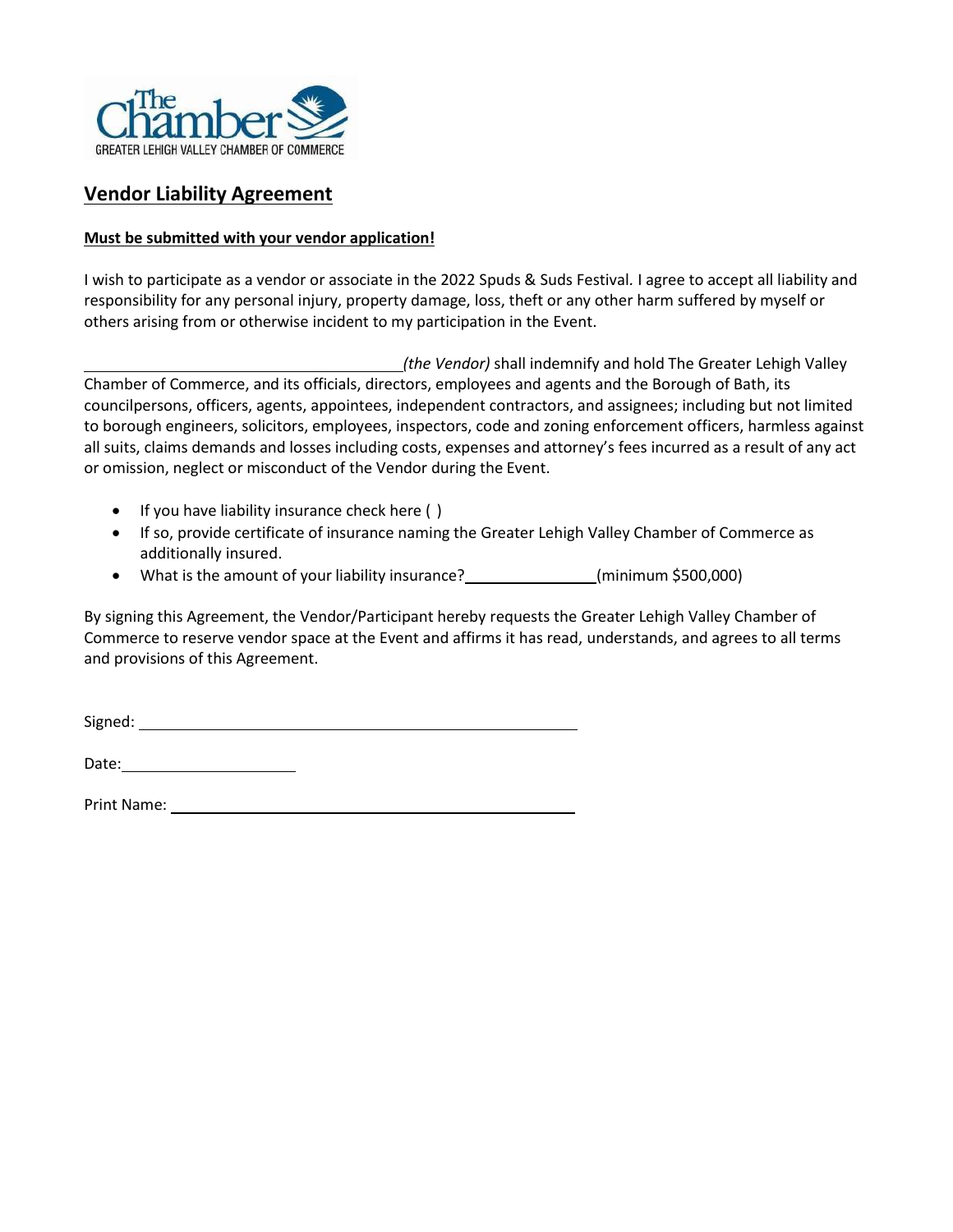#### **Borough of Bath Event**

#### **WAIVER AND INDEMNIFICATION AGREEMENT**

| $\mathbf{1}$                                                                                                                                                                                                                                                                                                                                                                                                                                                                                                                                                                                                                                                                                                                                                                                                                                                                                                                                                                                                                                                                                                                                                                                                                                                                                              |
|-----------------------------------------------------------------------------------------------------------------------------------------------------------------------------------------------------------------------------------------------------------------------------------------------------------------------------------------------------------------------------------------------------------------------------------------------------------------------------------------------------------------------------------------------------------------------------------------------------------------------------------------------------------------------------------------------------------------------------------------------------------------------------------------------------------------------------------------------------------------------------------------------------------------------------------------------------------------------------------------------------------------------------------------------------------------------------------------------------------------------------------------------------------------------------------------------------------------------------------------------------------------------------------------------------------|
| WAIVER AND INDEMNIFICATION AGREEMENT                                                                                                                                                                                                                                                                                                                                                                                                                                                                                                                                                                                                                                                                                                                                                                                                                                                                                                                                                                                                                                                                                                                                                                                                                                                                      |
| This Vendor's Insurance and Indemnification Agreement (hereinafter referred to as the "Agreement") as of                                                                                                                                                                                                                                                                                                                                                                                                                                                                                                                                                                                                                                                                                                                                                                                                                                                                                                                                                                                                                                                                                                                                                                                                  |
| by and between Borough of Bath, a municipality located in Northampton County, Pennsylvania                                                                                                                                                                                                                                                                                                                                                                                                                                                                                                                                                                                                                                                                                                                                                                                                                                                                                                                                                                                                                                                                                                                                                                                                                |
|                                                                                                                                                                                                                                                                                                                                                                                                                                                                                                                                                                                                                                                                                                                                                                                                                                                                                                                                                                                                                                                                                                                                                                                                                                                                                                           |
|                                                                                                                                                                                                                                                                                                                                                                                                                                                                                                                                                                                                                                                                                                                                                                                                                                                                                                                                                                                                                                                                                                                                                                                                                                                                                                           |
|                                                                                                                                                                                                                                                                                                                                                                                                                                                                                                                                                                                                                                                                                                                                                                                                                                                                                                                                                                                                                                                                                                                                                                                                                                                                                                           |
|                                                                                                                                                                                                                                                                                                                                                                                                                                                                                                                                                                                                                                                                                                                                                                                                                                                                                                                                                                                                                                                                                                                                                                                                                                                                                                           |
|                                                                                                                                                                                                                                                                                                                                                                                                                                                                                                                                                                                                                                                                                                                                                                                                                                                                                                                                                                                                                                                                                                                                                                                                                                                                                                           |
| referred to as "Vendor").                                                                                                                                                                                                                                                                                                                                                                                                                                                                                                                                                                                                                                                                                                                                                                                                                                                                                                                                                                                                                                                                                                                                                                                                                                                                                 |
| <b>WHEREAS</b> , the Greater Lehigh Valley Chamber of Commerce ("Organization") is                                                                                                                                                                                                                                                                                                                                                                                                                                                                                                                                                                                                                                                                                                                                                                                                                                                                                                                                                                                                                                                                                                                                                                                                                        |
| conducting a Spuds and Suds Street Festival (the "Festival" or "Event") to take place on                                                                                                                                                                                                                                                                                                                                                                                                                                                                                                                                                                                                                                                                                                                                                                                                                                                                                                                                                                                                                                                                                                                                                                                                                  |
| Saturday, August 20th, 2022 ., on a part of Northampton and Chestnut Streets                                                                                                                                                                                                                                                                                                                                                                                                                                                                                                                                                                                                                                                                                                                                                                                                                                                                                                                                                                                                                                                                                                                                                                                                                              |
| and (b) West Main Street and Morthampton Street in the Borough of Bath<br>(collectively, the "Festival Location"); and                                                                                                                                                                                                                                                                                                                                                                                                                                                                                                                                                                                                                                                                                                                                                                                                                                                                                                                                                                                                                                                                                                                                                                                    |
| <b>WHEREAS</b> , Vendor desires to participate in the Festival by operating as Vendor at the Festival and Vendor hereby represents and<br>varrants to Bath that Vendor shall operate in compliance with applicable federal, state and local law; and<br>WHEREAS, as a community service, Bath hereby grants Vendor a revocable license ("Revocable License") to use Festival<br>Location during Festival as directed by Chamber subject to (a) Vendor's execution of this Agreement, (b) Vendor complying with the terms of<br>his Agreement, (c) Vendor operating Vendor's business in compliance with applicable federal, state and local law, (d) Vendor participating in<br>he Festival as directed by Chamber and (e) Bath having the right to revoke said license by verbal notice to the Vendor before or during the<br>Festival in the event Bath determines, in its sole discretion, that Vendor is in breach of this Agreement; and<br><b>WHEREAS,</b> Vendor desires to enter into this Agreement and comply with its terms.<br><b>NOW THEREFORE,</b> in consideration of the Revocable License granted to Vendor, Vendorâ $f^{\text{TM}}$ s Indemnification granted to Bath,<br>ind Vendor, other promises hereunder, intending to be legally bound hereby, Vendor and Bath agree as follows: |
| <b>RECITALS</b><br>a.                                                                                                                                                                                                                                                                                                                                                                                                                                                                                                                                                                                                                                                                                                                                                                                                                                                                                                                                                                                                                                                                                                                                                                                                                                                                                     |
| The Recitals do form a part of this Agreement and are incorporated herein by reference as if fully set forth at length.<br>b.<br><i><b>INDEMNIFICATION</b></i><br>Vendor shall indemnify, defend, save and hold harmless Bath, its elected officials, officers, employees and agents, from any and all clain                                                                                                                                                                                                                                                                                                                                                                                                                                                                                                                                                                                                                                                                                                                                                                                                                                                                                                                                                                                              |
| loss, liability, cost or expense arising in whole or in part from, incident to or connected with any act or omission of Vendor, its officers, employees<br>including contractors and subcontractors, arising out of or in any way connected to, but not limited to, Vendor's use of Festival Location and/or Ver<br>participation in the Festival. The obligation to indemnify, defend, save and hold Bath, its elected officials, officers, employees and agents, harmless<br>but not be limited to, the obligation to pay judgments, injuries, liabilities, damages, reasonable attorneys' fees, expert fees, court costs and all other                                                                                                                                                                                                                                                                                                                                                                                                                                                                                                                                                                                                                                                                 |
| ndemnification.                                                                                                                                                                                                                                                                                                                                                                                                                                                                                                                                                                                                                                                                                                                                                                                                                                                                                                                                                                                                                                                                                                                                                                                                                                                                                           |
| GOVERNING LAW<br>c.<br>This Agreement shall be governed and construed by and in accordance with the laws of the Commonwealth of Pennsylvania. If<br>suit is brought by a party to this Agreement, the parties agree that trial of such action shall be vested exclusively in the state courts of<br>Pennsylvania, County of Northampton, or in the United States District Court for the Eastern District of Pennsylvania.                                                                                                                                                                                                                                                                                                                                                                                                                                                                                                                                                                                                                                                                                                                                                                                                                                                                                 |
| d.<br><b>ENTIRE AGREEMENT</b><br>This written instrument contains the entire, agreement between the parties, supersedes all prior agreements or proposals and cannot                                                                                                                                                                                                                                                                                                                                                                                                                                                                                                                                                                                                                                                                                                                                                                                                                                                                                                                                                                                                                                                                                                                                      |
| be changed without written amendment approved by both Bath and Vendor.<br><b>SEVERABILITY</b><br>e.<br>If any section, provision or clause of this Agreement is held by a court of competent jurisdiction to be illegal, invalid or                                                                                                                                                                                                                                                                                                                                                                                                                                                                                                                                                                                                                                                                                                                                                                                                                                                                                                                                                                                                                                                                       |
| unenforceable, or is pre-empted by federal or state laws or regulations, such section, provision or clause shall be deemed to be severable from the                                                                                                                                                                                                                                                                                                                                                                                                                                                                                                                                                                                                                                                                                                                                                                                                                                                                                                                                                                                                                                                                                                                                                       |
| remaining portions of this Agreement and shall not affect the legality, validity or enforceability of the remaining portions of this Agreement.<br><b>WITNESS</b> , Vendor and Bath have executed this Agreement as of the date and year first above written.                                                                                                                                                                                                                                                                                                                                                                                                                                                                                                                                                                                                                                                                                                                                                                                                                                                                                                                                                                                                                                             |
| Exhibit 'B' from Boro of Bath Resolution #2021-005                                                                                                                                                                                                                                                                                                                                                                                                                                                                                                                                                                                                                                                                                                                                                                                                                                                                                                                                                                                                                                                                                                                                                                                                                                                        |

Vendor shall indemnify, defend, save and hold harmless Bath, its elected officials, officers, employees and agents, from any and all claims for injury, loss, liability, cost or expense arising in whole or in part from, incident to or connected with any act or omission of Vendor, its officers, employees or agents, including contractors and subcontractors, arising out of or in any way connected to, but not limited to, Vendor's use of Festival Location and/or Vendor's participation in the Festival. The obligation to indemnify, defend, save and hold Bath, its elected officials, officers, employees and agents, harmless shall include, but not be limited to, the obligation to pay judgments, injuries, liabilities, damages, reasonable attorneys' fees, expert fees, court costs and all other costs of such indemnification.

- e. SEVERABILITY
	- If any section, provision or clause of this Agreement is held by a court of competent jurisdiction to be illegal, invalid or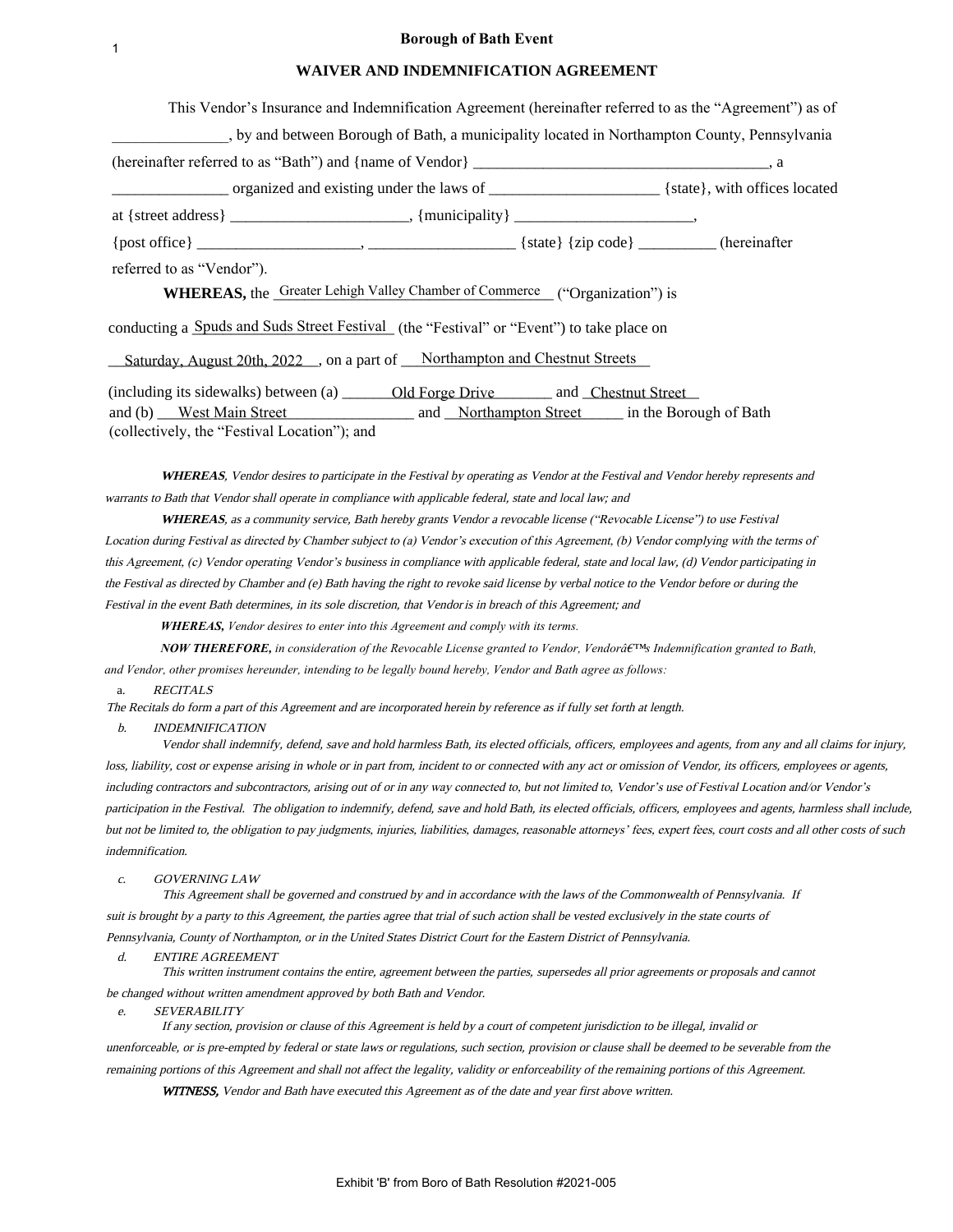|                                                                                                                                                                                                                               | <b>VENDOR'S NAME</b>                                                                                                   |  |
|-------------------------------------------------------------------------------------------------------------------------------------------------------------------------------------------------------------------------------|------------------------------------------------------------------------------------------------------------------------|--|
| <u> 1989 - Johann Barbara, martxa alemaniar amerikan a</u>                                                                                                                                                                    | By:                                                                                                                    |  |
|                                                                                                                                                                                                                               | <u> 1989 - Johann Stoff, deutscher Stoffen und der Stoffen und der Stoffen und der Stoffen und der Stoffen und der</u> |  |
|                                                                                                                                                                                                                               |                                                                                                                        |  |
|                                                                                                                                                                                                                               |                                                                                                                        |  |
| <b>ATTEST</b><br><b>BOROUGH OF BATH</b>                                                                                                                                                                                       | <b>BOROUGH OF BATH</b><br><b>BOROUGH COUNCIL</b>                                                                       |  |
| the control of the control of the control of the control of the control of the control of the control of the control of the control of the control of the control of the control of the control of the control of the control | $\mbox{By:}\quad\quad \quad \overbrace{\qquad \qquad }$<br>÷,                                                          |  |
|                                                                                                                                                                                                                               |                                                                                                                        |  |
|                                                                                                                                                                                                                               |                                                                                                                        |  |
|                                                                                                                                                                                                                               |                                                                                                                        |  |
|                                                                                                                                                                                                                               |                                                                                                                        |  |
|                                                                                                                                                                                                                               |                                                                                                                        |  |
|                                                                                                                                                                                                                               |                                                                                                                        |  |
|                                                                                                                                                                                                                               |                                                                                                                        |  |
|                                                                                                                                                                                                                               |                                                                                                                        |  |
|                                                                                                                                                                                                                               |                                                                                                                        |  |
|                                                                                                                                                                                                                               |                                                                                                                        |  |
|                                                                                                                                                                                                                               |                                                                                                                        |  |
|                                                                                                                                                                                                                               |                                                                                                                        |  |